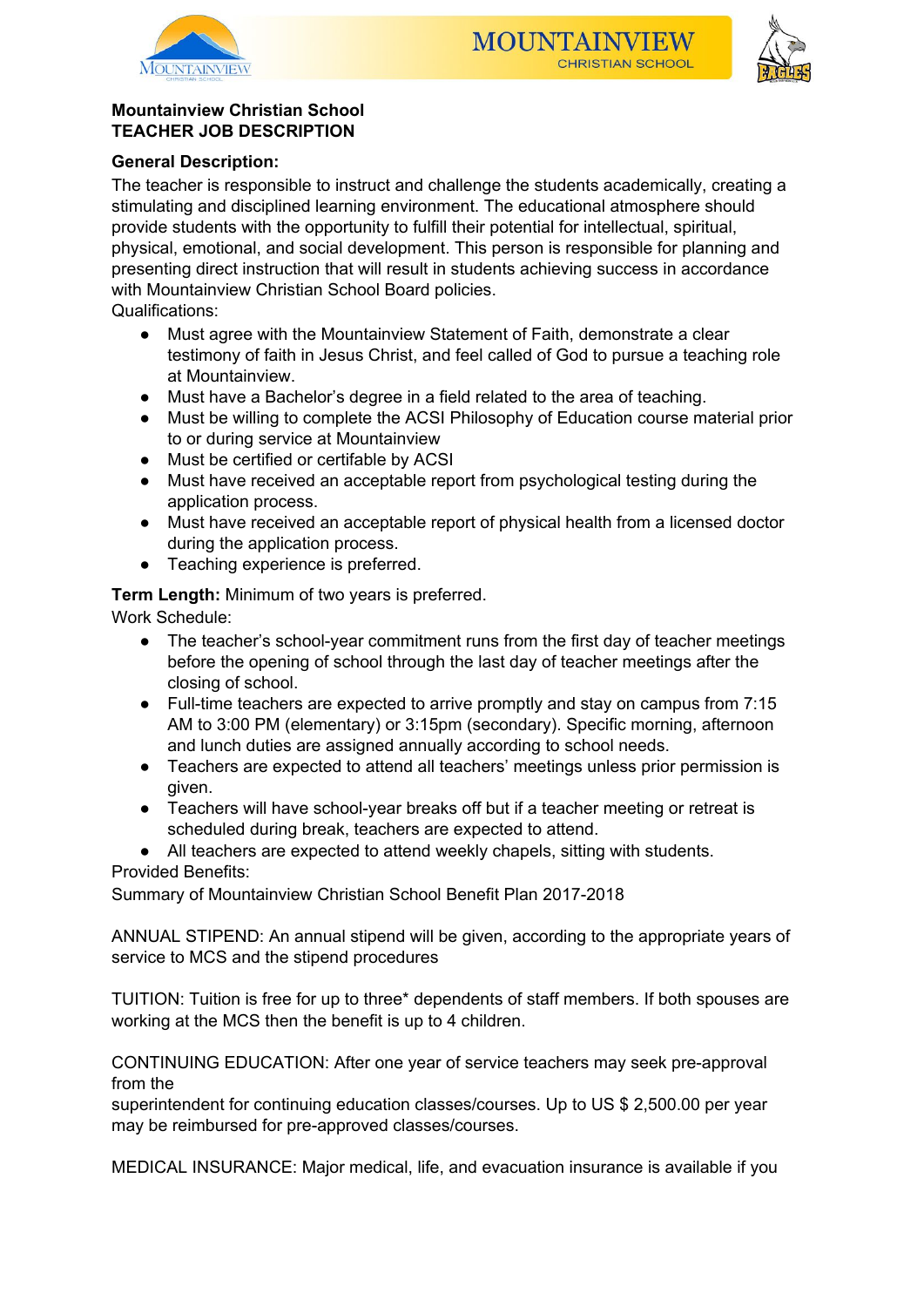





do not already have medical coverage. Annual premium is paid by MCS. Any and all deductibles are staff members'

AIRFARE: Staff and dependents, up to four\*, are provided with the most economical air travel from home of record to MCS on a two year rotational basis. Excess luggage and exit fees are not covered.

LEGAL DOCUMENTATION: Initial Visa costs are the responsibility of the staff member (approx. \$100). Subsequent visa costs are provided by the MCS.

TAXES: Indonesian taxes are covered by MCS. Home of record taxes are the responsibility of the staff

HOUSING: Basic furnished housing is provided\*\*. Internet, landline phone and or cell phone is not

UTILITIES: MCS will pay Rp 350.000 per month towards the electricity and water utilities per household to help cover these costs. Any amount above this allowance is the staff member responsibility.

(\*This limit applies to families hired from the 2014-2015 school onwards.)

(\*\* See house furnishings list.)

I. Authority:

Every teacher has been granted authority by the Mountainview School Board and school administration to manage their classroom and develop instructional programs according to their personal teaching style as long as the plans and practices do not contradict the educational philosophy of the school, the policies outlined in the Teacher Handbook and follow the curriculum guide for each class.

II. Accountability:

Teachers are directly accountable to the respective principal. Teachers will be observed at least twice during the school year by a school administrator and feedback from that observation will be provided. Each year, every teacher will also complete a self-evaluation using the instrument provided by the school administration. In addition, they will receive an annual written review prepared by their respective principal and may have a conference with the superintendent to discuss that review. Teachers will meet with an administrator, at least once a year, preferably before the end of the first semester. This meeting will be used to discuss any relevant matters from the teacher's or administrator's perspective.

III. Professional Practice and Responsibilities

- Meets Specific Obligations
	- Completes ACSI certification by the beginning of the third year of service
	- Has signed the Memo of Understanding [MOU] with the school
	- Has read the Teacher Handbook
	- Creates lesson plans before the beginning of each week
- Professional/Personal Learning and Growth
	- Participates in school-based professional development, the school committee model, and the on-going ACSI school improvement plan
	- Seeks fellowship with God through the Word and prayers on a regular basis and actively pursues spiritual growth by participating regularly in a fellowship with the body of Christ
	- Is a reflective and a continuous learner, evidenced by success in defining and implementing personal development goals in the annual professional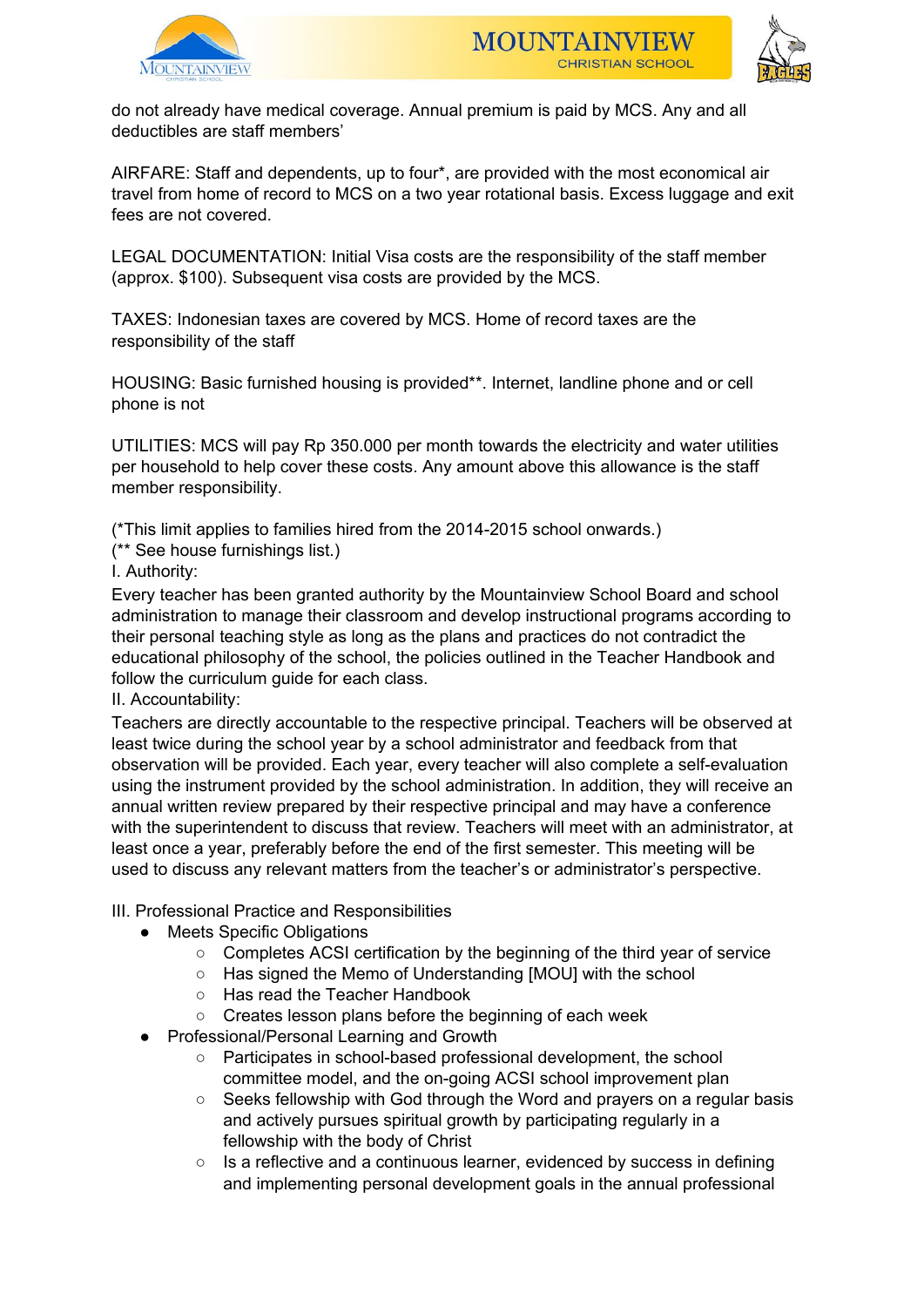





development plan.

- [If in the first two years of employment] Is making steady progress toward completion of the Philosophy of Christian Education course by the end of the second year
- Planning and Assessment
	- Demonstrates knowledge and is up-to-date in the content area
	- Demonstrates thoughtful long-range planning, meeting the objectives in the curriculum map for each course
	- Creates lesson plans which define objectives, resources, assessment, and activities which provide several types of learning
	- Planning reflects awareness of students' diversity and learning styles, giving equal opportunities for learning to all students.
	- Plans the effective use of technology to enhance instruction
	- Effectively plans assessment of student learning using a variety of assessments, and demonstrates knowledge of student differences
	- Provides useful assessment tools, and grades and returns corrected student work in an effective, helpful, and timely manner
- **Instruction** 
	- Makes learning objectives clear to students
	- Gives clear directions and explanations
	- Uses appropriate and quality questioning/discussion strategies
	- Engages students so that they actively participate in the lesson
	- Has appropriate structure/pacing of lesson
	- Demonstrates enthusiasm and communicates relevance to students
	- Provides helpful feedback to students and refines instructional strategies as needed
	- Maintains a high level of interaction between student and teacher and utilizes appropriately varied instructional techniques
	- Follows the Individual Educational Plan [IEP] for special needs students
	- Incorporates biblical integration into lessons regularly
	- Provides a lesson summary and review at the end of the lesson
- **Learning Environment** 
	- Utilizes scriptural principles in developing and maintaining a supportive and positive climate conducive to academic excellence
	- Maintains appropriate standards of behavior with students by establishing and communicating clear rules and routines
	- Monitors student behavior and disciplines in a loving way and in accordance with the Respect Agreement when a student acts inappropriately
	- Gives equal opportunities for learning to all students and is sensitive to students' diversity and learning styles
	- Promotes confidence and perseverance in students to stimulate increased personal responsibility for achieving the goals of the curriculum
	- Organizes room so that it is safe, practical, and useful, promoting teacher proximity to students and making it engaging for learning
	- Creates effective wall displays that enhance learning and that promote biblical integration.
- Interpersonal Relationships and Communication
	- Mentors students by developing grace-oriented, encouraging, and understanding relationships
	- Models a personal relationship with Christ in and out of the classroom, demonstrating maturity and wisdom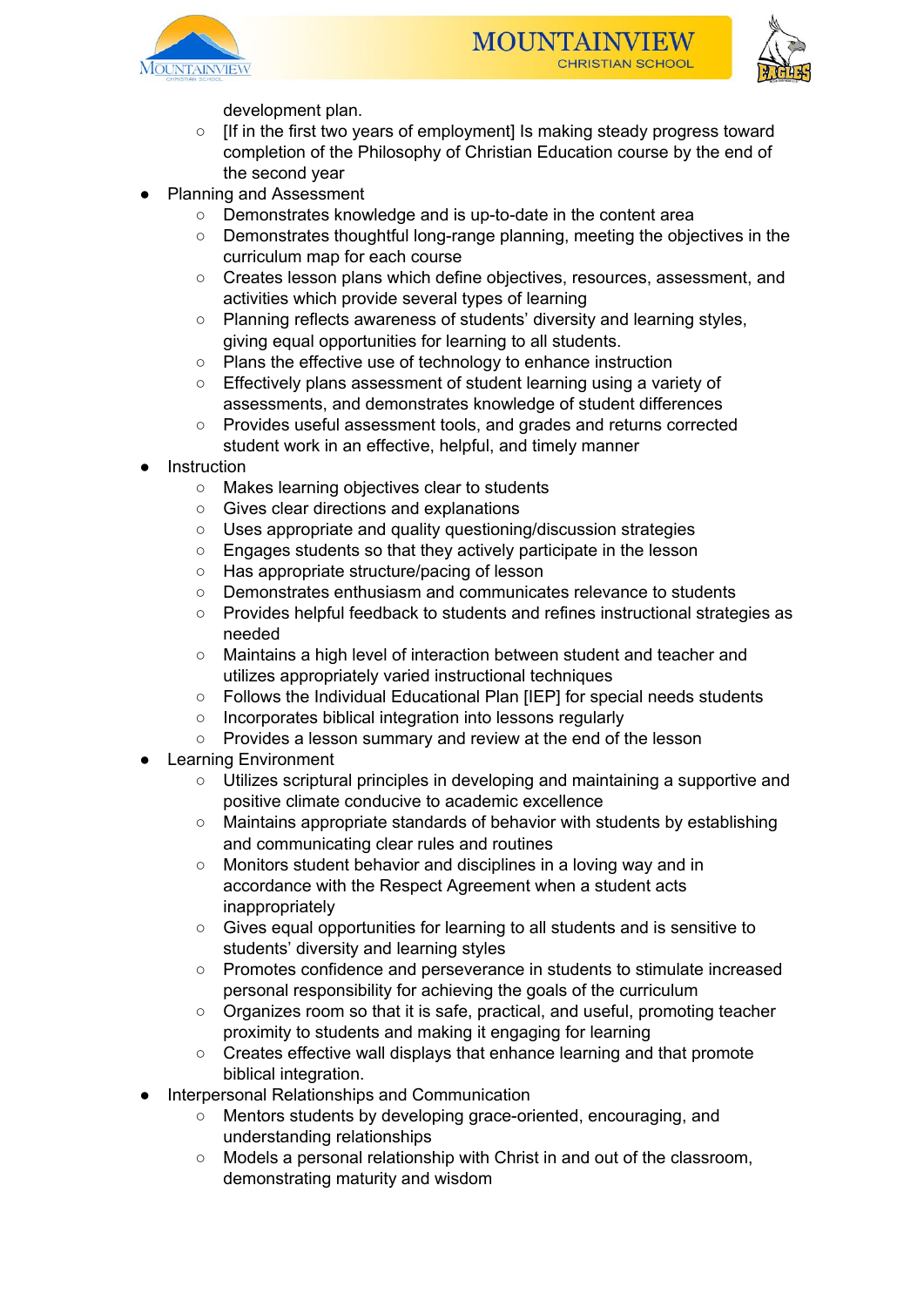





- Has constructive and cooperative interactions with parents, being careful especially to communicate any concerns
- Works well with colleagues to promote teamwork and a positive school culture
- Prepares students to be responsible and mature, helping them to internalize godly, scriptural principles for Christian Living
- Represents Christ to students and seeks to lead them into a deeper relationship with him.
- **Professional Responsibilities** 
	- Has clear grading and classroom management policies and communicates them to students and parents the first week of class
	- Keeps online gradebook up-to-date, and submits/enters grades, interims, and other reports on time
	- Follows and supports school policies, enforcing them with students
	- Arrives to school on time and does not leave early; is a visible presence while students arrive and depart and change classes
	- Is available and on task during school hours
	- Shares responsibility for accomplishing the goals and objectives of the school, including willing participation in committee work and in organizing special school-day and extra-curricular activities
	- Performs assigned duties
	- Speaks and dresses appropriately for teaching responsibilities, Christian testimony, and cultural sensitivity
	- Checks mailbox and email daily and reads all school-related communications daily
	- Fulfills Dorm assistance responsibilities each semester

# III. Termination:

The ministry of a faculty member may be terminated by the school with four months' notice, or immediately, should the superintendent determine that there is sufficient reason. A faculty member may terminate his contract with four months' notice. Illness, injury, or family responsibilities which cause a teacher to be unable to perform his duties for an unreasonable amount of time will not be considered a termination unless so designated by the superintendent in conference with the faculty member.

## Special Considerations:

Dorm Duty: In order to support MCS two operating dormitories, all full time teachers are expected to occasionally supervise the dorm. See Dorm Coverage Responsibilities for more information.

Notes on Teacher Dress: Teachers are expected to wear professional, business causal clothing during school hours.

Outside Commitments: Teaching is a full-time job. When you consider the time needed for good lesson planning, paper grading, extra-curricular activities, dorm coverage and working with struggling students, and then you add in the stresses of adjusting to a new culture, learning a new language and (for singles) adjusting to a new housemate, you'll see why we ask first-year teachers not to take on ANY outside responsibilities. Even experienced teachers are discouraged from committing to outside efforts that may take away time or drain energy from the work they have been called here to do. No teacher should make a regular commitment to any non-school ministry without first discussing it with the principal. **Each work permit is granted by the Indonesian government on the**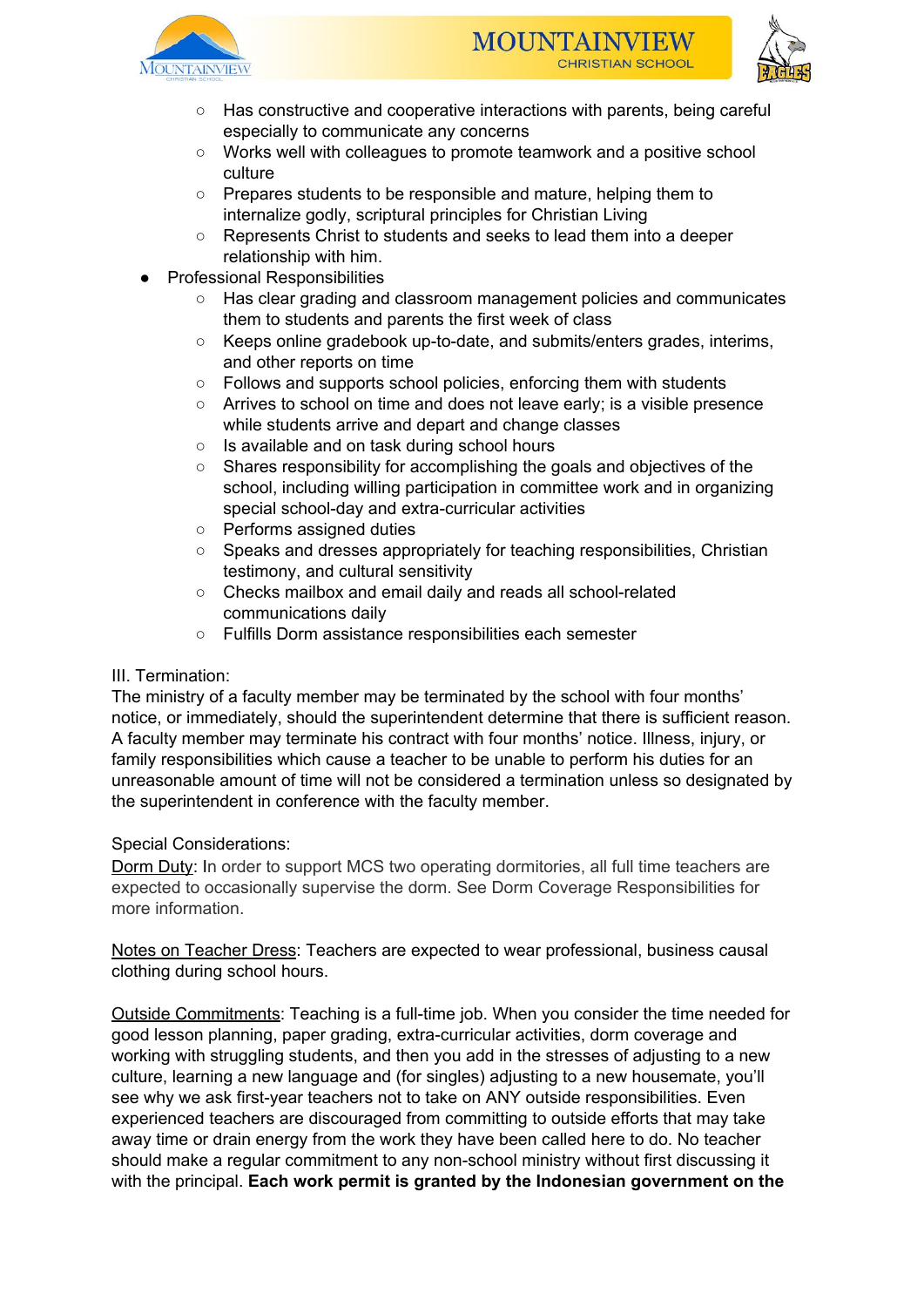



## **clear agreement that the ONLY source of employment and income in Indonesia is Mountainview Christian School. Thus, expatriate staff members may not accept other paid employment. This includes tutoring anyone for a fee**.

## Other Notes Concerning Tutoring:

● Because our facilities are built and maintained by school fees, all on-campus tutoring (volunteer, of course) is limited to current Mountainview students or to students who have already been admitted for the coming school year.

Teachers may make photocopies as needed for tutoring current MCS students only. All photocopying for personal use is to be paid for by the teacher at the current rate. This would include photocopying for tutoring non-MCS students.

MCS materials (books, computers, programs, workbooks, etc.) are not to be used in tutoring non-MCS students. To photocopy these materials is a violation of copyright. To take them off campus is to expose them to unnecessary wear and to risk loss. If you have questions, see the principal.

Doctrinal Differences: Mountainview is an inter-denominational school which ministers to the educational and spiritual needs of children from many churches and denominations as well as children from non-Christian homes. Whether in Bible class or when using biblical integration in another class, it is important to teach subjects that have different interpretations with a sensitivity to the background of the variety of students here at Mountainview.

It is our policy to present both (or all) sides of issues in order to present them adequately and fairly to our students. Teachers are cautioned that their opinion carries a lot of weight in the students' eyes. On issues where Christians disagree, teachers should never just present their own opinion. Teachers should encourage students to discuss questions with their Christian parents as well. Teachers must not allow sensitive topics to become argumentative subjects in the classroom but help students learn how to discuss calmly varying beliefs or doctrines in an atmosphere of Christian love.

Teachers must esteem the privilege of each student to believe however he chooses. It is not the policy of Mountainview that students must agree to the doctrinal position of the teachers or of the school. A student's grade should never be influenced by his honestly expressed opinion.

## FACULTY CLASSIFICATIONS

## **Foreign Hire Faculty Qualifications**

- Must have a high degree of spiritual maturity; ability to lead and guide youth in areas of spiritual and social development.
- Must have a minimum of a bachelor's degree from an accredited college or university in Australia, England or North America; in lieu of this, must have sufficient technical expertise and experience to teach in a technical area.
- Should, if possible, hold a teacher's certificate (or adequate teacher training) and/or have experience teaching in elementary or secondary school.
- Must accept and support Mountainview's Mission and Vision Statements, Distinctives, Statement of Faith, and Philosophy of Education.

## **Local Hire Faculty**

Full-time Local National Faculty

• Compensation will be set according to the government salary scale and medicalune 2012 and other benefits are provided by the school as described in the "Statuta  $1$  Au Peraturan Perusahaan/Kepegawaian.")